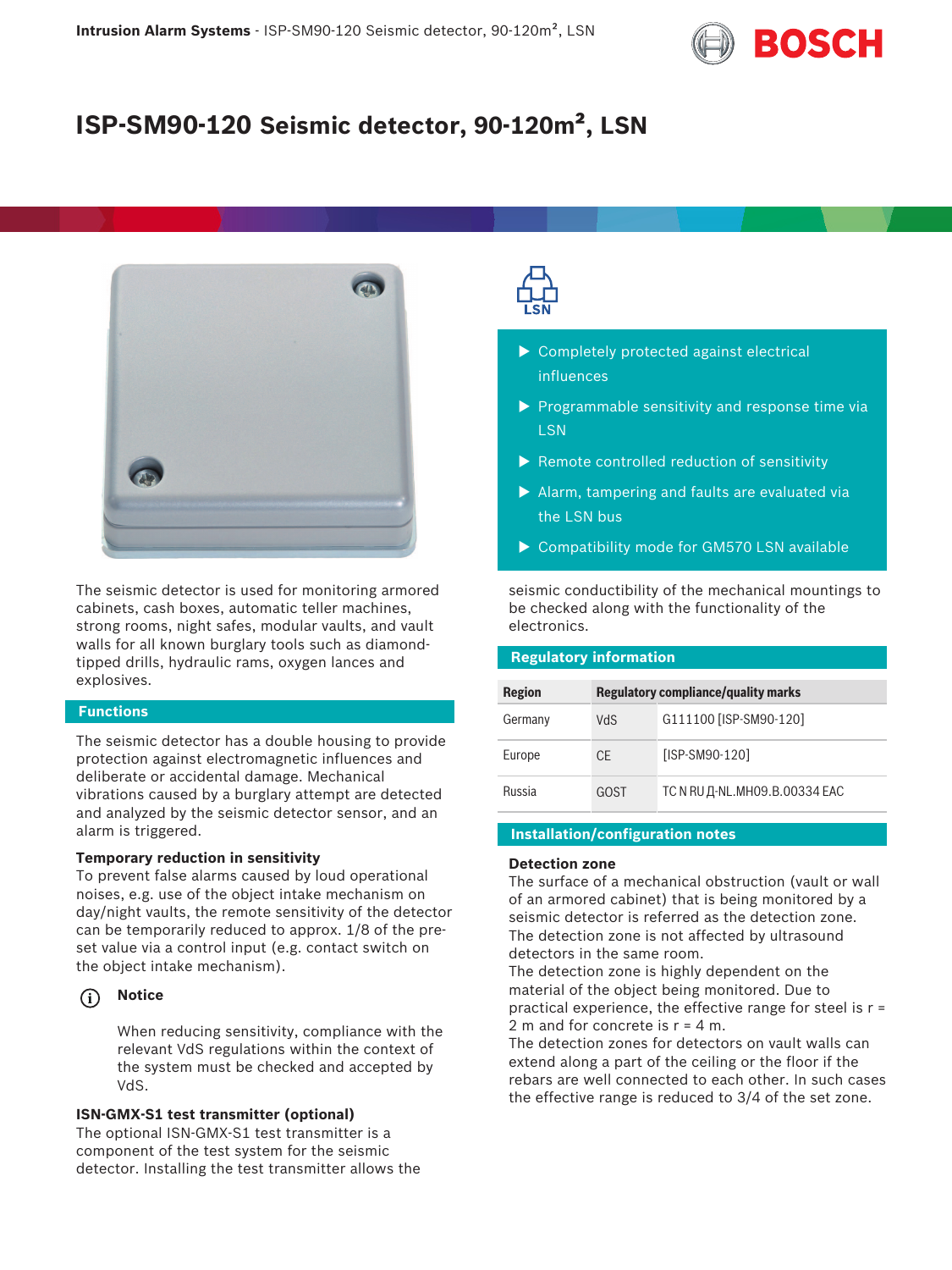Joints create attenuation between two materials for impact sound transmission.



- 1 Effective range
- 2 Detection zone

#### **i Notice**

To ensure functionality, fit each folding door and the body of a vault with at least one seismic detector.

#### **i Notice**

If the vault dimensions exceed the detection zone of one seismic detector or if the detection zone is reduced due to range reduction at body edges, add additional seismic detectors.When used on modular vaults, take the panel structure into consideration when allocating seismic detectors.

# **Surface monitoring**

To simplify planning for large surfaces, convert the circular detection zone into a square:

- For 75% surface monitoring, convert diameter to 4 m x 4 m square
- For 100% surface monitoring, create a 3 m x 3 m square within circle

Interim values can also be selected. Multiple seismic detectors do not mutually influence each other.





#### **Principles for monitoring modular vaults**

These principles apply to modular vaults with the following dimensions:

- Thickness: 100 mm 400 mm
- Widths: up to 1000 mm
- Lengths: up to 6500 mm

| $\cdots$<br>$\cdots$ |
|----------------------|
|                      |

Fig. 1: Vault with detector allocation



Fig. 2: Weld wall/wall corner connection end to end

When using a seismic detector on steel and concrete modular vaults, the following principles must be observed:

- Use one seismic detector for a maximum of five wall panels, with the detector placed on the central panel.
- Weld all joints between panels to a screw connection every 40 to 50 cm with a weld seam 3 to 4 cm long.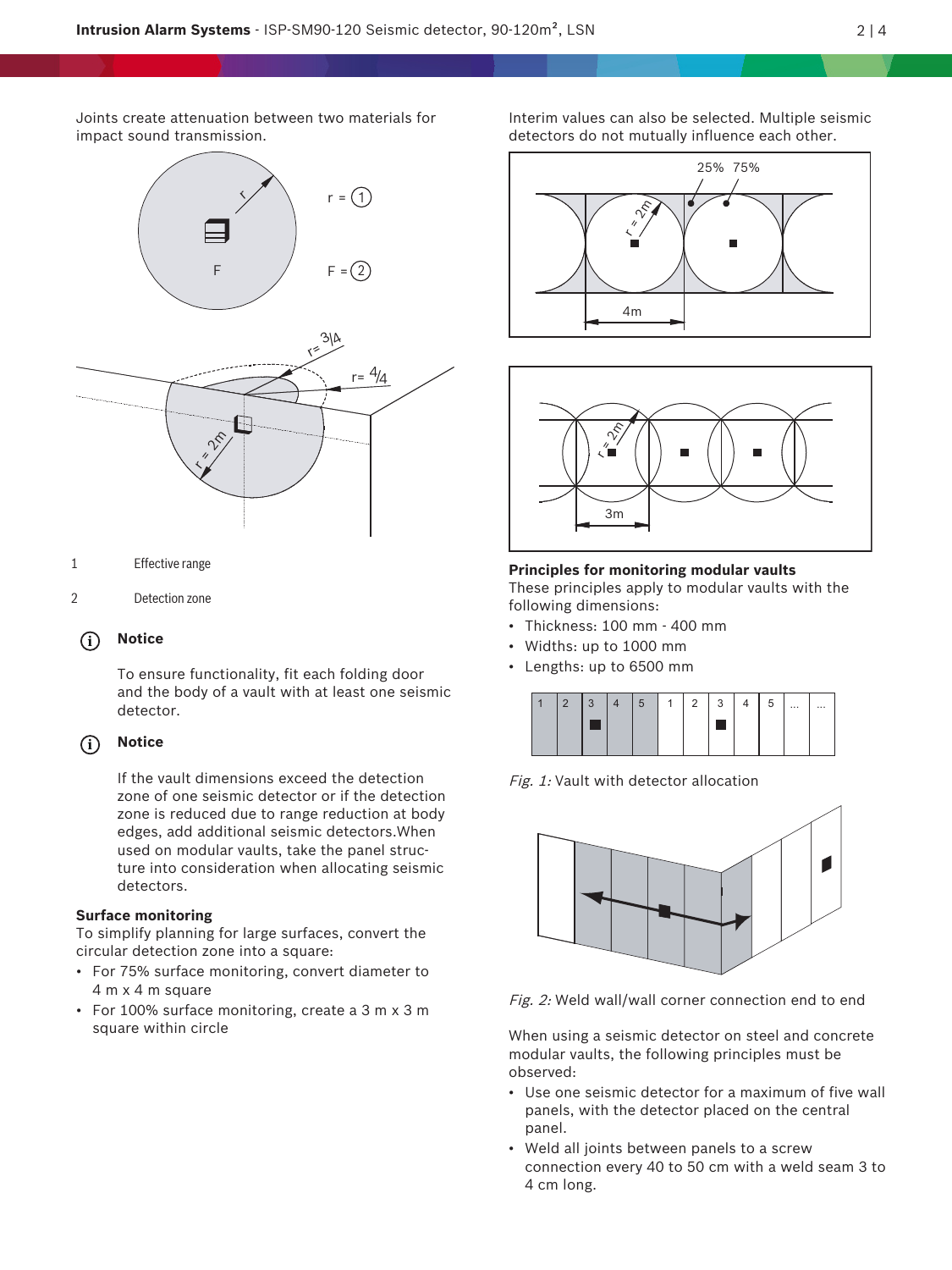- Weld corner connections for wall panels from end to end if the detection zone is used around the corners.
- For wall panels with assembled detectors set to sensitivity A, the directly adjacent floor and/or ceiling panel can be included in the detection zone, if the relevant impact position is welded end to en
- With mixed structures that combine various panel thicknesses, weld impact positions from end to end.
- Do not place seismic detectors directly on panels where bearings from cassette transport lifts, ventilators or other mechanical units are fixed.
- For panels with an inlet or outlet opening, use a seismic detector that also monitors the adjacent panels.
- Use one seismic detector on each individual door.
- Use the following settings:

| <b>Application</b> | <b>Sensitivity</b> | <b>Response time</b> |
|--------------------|--------------------|----------------------|
| Max. 5 elements    | Α                  | Standard             |
| Max. 3 elements    | B                  | Standard             |
| On doors           | $C$ or $D$         | Delayed              |

#### **Information on night safes**

Dropping cash boxes into night safes results in brief, acute seismic signals. These can be reduced by the following measures:

- Joint between inlet channel and night safe
- Acoustic insulation between inlet channel and night safe
- Coating the opening cover and the inside of the safe with sound-absorbing material
- Using plastic cash boxes

| <b>Parts included</b>                |                                  |      |
|--------------------------------------|----------------------------------|------|
| Quantity                             | <b>Component</b>                 |      |
|                                      | Seismic detector                 |      |
| <b>Technical specifications</b>      |                                  |      |
| <b>Electrical</b>                    |                                  |      |
|                                      | Maximum operating voltage in VDC | 33   |
| Maximum current consumption in<br>mA |                                  | 2.43 |

EMC strength 0.01 to 2 GHz (IEC801-3) in V/m

#### **Test point: analog integration signal**

Standby level in V 0

30

|     | Integration start in V                          | 1                                                                                   |
|-----|-------------------------------------------------|-------------------------------------------------------------------------------------|
|     | Alarm threshold (no load) in V                  | 3                                                                                   |
| е,  | <b>Sensitivity reduction input, terminal 10</b> |                                                                                     |
| ıd. | Low sensitivity setting in V                    | < 1.5                                                                               |
|     | Sensitivity setting                             | 8 levels of sensitivity are software<br>programmable, depending on<br>control panel |

#### **Mechanical**

| Dimension in cm $(H \times W \times D)$                           | $2.3 \times 8.9 \times 8.9$                                                                          |
|-------------------------------------------------------------------|------------------------------------------------------------------------------------------------------|
| Weight in g                                                       | 220                                                                                                  |
| Housing material                                                  | Metal                                                                                                |
| Color                                                             | Light gray                                                                                           |
| Sensitivity adjustability                                         | 6 fixed levels + 1 freely<br>programmable object (SW<br>programmable, depending on<br>control panel) |
| Effective range in m (steel)                                      | $R = 2$                                                                                              |
| Effective range in m (concrete and<br>iron-reinforced concrete)   | $R = 4$ (with default setting)                                                                       |
| Detection zone in $m^2$ (steel)                                   | 125                                                                                                  |
| Detection zone in $m2$ (concrete and<br>iron-reinforced concrete) | 50                                                                                                   |

#### **ISN-GMX-B0 floor box (optional)**

| Dimension in cm $(H \times W \times D)$               | $15.0 \times 15.0 \times 4.9$ |
|-------------------------------------------------------|-------------------------------|
| Dimension in $cm(H \times W \times D)$ with<br>flange | $22.0 \times 15.0 \times 4.9$ |
| Maximum load in kg                                    | 1000                          |

### **Environmental**

| Minimum operating temperature in<br>°C | $-20$                                                  |
|----------------------------------------|--------------------------------------------------------|
| Maximum operating temperature in<br>°C | 70                                                     |
| Maximum relative humidity in %         | 95 (DIN class F)                                       |
| Protection class                       | <b>IP43</b><br>IP 50 (with an ISN-GMX-BO floor<br>box) |
| Security level                         | IK <sub>04</sub>                                       |